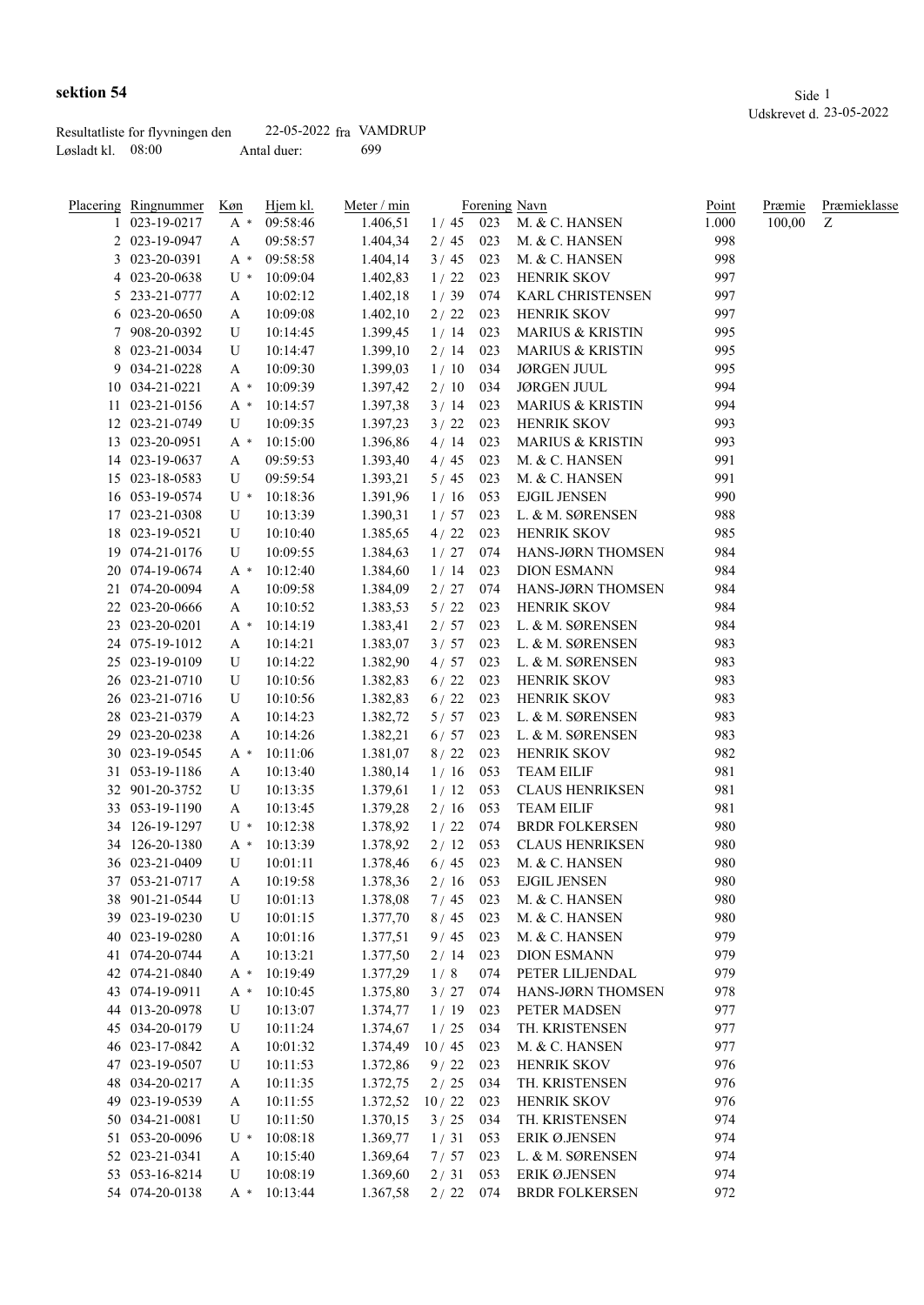|                     | Resultatliste for flyvningen den | 22-05-2022 fra VAMDRUP |      |
|---------------------|----------------------------------|------------------------|------|
| Løsladt kl. $08:00$ |                                  | Antal duer:            | -699 |

| <u>Placering Ringnummer</u> | Køn   | Hjem kl.             | Meter / min          |            |     | Forening Navn               | Point | Præmie | Præmieklasse |
|-----------------------------|-------|----------------------|----------------------|------------|-----|-----------------------------|-------|--------|--------------|
| 55 182-21-0359              | U     | 10:13:57             | 1.367,23             | 1/8        |     | 074 LASSE LINDSTRØM         | 972   |        |              |
| 56 023-20-0625              | U     | 10:12:30             | 1.366,48             | 11/22      | 023 | <b>HENRIK SKOV</b>          | 972   |        |              |
| 57 908-21-2273              | A     | 10:16:03             | 1.365,78             | 8/57       | 023 | L. & M. SØRENSEN            | 971   |        |              |
| 58 023-19-0245              | U     | 10:02:19             | 1.365,68             | 11/45      | 023 | M. & C. HANSEN              | 971   |        |              |
| 58 074-19-0677              | A     | 10:05:28             | 1.365,68             | 2/39       | 074 | KARL CHRISTENSEN            | 971   |        |              |
| 60 023-20-0023              | U     | 10:02:21             | 1.365,31             | 12/45      | 023 | M. & C. HANSEN              | 971   |        |              |
| 60 074-20-0859              | U     | 10:05:30             | 1.365,31             | 3/39       | 074 | <b>KARL CHRISTENSEN</b>     | 971   |        |              |
| 62 023-21-0747              | U     | 10:12:47             | 1.363,56             | 12/22      | 023 | HENRIK SKOV                 | 969   |        |              |
| 63 023-21-0315              | U     | 10:16:17             | 1.363,45             | 9/57       | 023 | L. & M. SØRENSEN            | 969   |        |              |
| 64 023-21-0301              | A     | 10:16:18             | 1.363,28             | 10/57      | 023 | L. & M. SØRENSEN            | 969   |        |              |
| 65 023-21-0345              | A     | 10:16:19             | 1.363,11             | 11/57      | 023 | L. & M. SØRENSEN            | 969   |        |              |
| 66 075-19-1011              | U     | 10:16:21             | 1.362,78             | 12/57      | 023 | L. & M. SØRENSEN            | 969   |        |              |
| 67 074-20-0521              | A     | 10:11:28             | 1.362,76             | 1/11       | 074 | <b>OLE FABER</b>            | 969   |        |              |
| 68 023-21-0317              | U     | 10:16:22             | 1.362,61             | 13/57      | 023 | L. & M. SØRENSEN            | 969   |        |              |
| 69 053-21-0659              | U     | 10:09:01             | 1.362,17             | 3/31       | 053 | ERIK Ø.JENSEN               | 968   |        |              |
| 70 023-20-0211              | A     | 10:16:26             | 1.361,95             | 14/57      | 023 | L. & M. SØRENSEN            | 968   |        |              |
| 71 053-17-7172              | $A^*$ | 10:15:28             | 1.361,80             | 3/16       | 053 | <b>TEAM EILIF</b>           | 968   |        |              |
| 72 070-19-0984              | U     | 10:02:41             | 1.361,60             | 13/45      | 023 | M. & C. HANSEN              | 968   |        |              |
| 73 074-19-0109              | $A^*$ | 10:21:28             | 1.361,23             | 2/8        | 074 | PETER LILJENDAL             | 968   |        |              |
| 74 074-21-0210              | $A^*$ | 10:14:33             | 1.361,13             | 2/8        | 074 | LASSE LINDSTRØM             | 968   |        |              |
| 74 053-18-0564              | $A^*$ | 10:15:32             | 1.361,13             | 4/16       | 053 | <b>TEAM EILIF</b>           | 968   |        |              |
| 76 074-21-0003              | A     | 10:05:55             | 1.360,80             | 4/39       | 074 | <b>KARL CHRISTENSEN</b>     | 968   |        |              |
|                             |       |                      |                      |            |     | LASSE LINDSTRØM             | 967   |        |              |
| 77 182-21-0342              | U     | 10:14:36<br>10:14:37 | 1.360,62             | 3/8        | 074 |                             | 967   |        |              |
| 78 074-19-0015              | $U^*$ |                      | 1.360,46             | 4/8        | 074 | LASSE LINDSTRØM             |       |        |              |
| 79 074-20-0880              | U     | 10:05:57             | 1.360,44             | 5/39       | 074 | KARL CHRISTENSEN            | 967   |        |              |
| 80 074-21-0523              | $U^*$ | 10:14:34             | 1.360,43             | 1/10       | 074 | <b>BRIAN JENSEN</b>         | 967   |        |              |
| 81 053-21-0647              | U     | 10:09:12             | 1.360,23             | 4/31       | 053 | ERIK Ø.JENSEN               | 967   |        |              |
| 82 074-21-0146              | U     | 10:12:17             | 1.359,85             | 4/27       | 074 | HANS-JØRN THOMSEN           | 967   |        |              |
| 83 053-20-0872              | $U^*$ | 10:11:37             | 1.359,67             | 1/10       | 074 | FINN LUNØ                   | 967   |        |              |
| 84 053-20-0895              | $A^*$ | 10:15:41             | 1.359,63             | 5/16       | 053 | <b>TEAM EILIF</b>           | 967   |        |              |
| 85 053-21-0657              | U     | 10:09:16             | 1.359,53             | 5/31       | 053 | ERIK Ø.JENSEN               | 967   |        |              |
| 86 053-20-0094              | U *   | 10:09:17             | 1.359,36             | 6/31       | 053 | ERIK Ø.JENSEN               | 966   |        |              |
| 87 023-21-0167              | A     | 10:18:44             | 1.359,27             | 5/14       | 023 | <b>MARIUS &amp; KRISTIN</b> | 966   |        |              |
| 88 034-18-1812              | U     | 10:13:18             | 1.359,15             | 3/10       | 034 | <b>JØRGEN JUUL</b>          | 966   |        |              |
| 89 075-21-0355              | U     | 10:15:43             | 1.358,99             | 1/28       | 023 | <b>BRIAN NIELSEN</b>        | 966   |        |              |
| 90 074-18-0731              | U     | 10:06:06             | 1.358,82             | 6/39       | 074 | KARL CHRISTENSEN            | 966   |        |              |
| 91 023-20-0926              | A     | 10:18:48             | 1.358,62             | $6/14$ 023 |     | <b>MARIUS &amp; KRISTIN</b> | 966   |        |              |
| 92 074-20-0741              | A     | 10:12:58             | 1.358,47             | 4/25       | 034 | TH. KRISTENSEN              | 966   |        |              |
| 93 074-21-0005              | U     | 10:06:08             | 1.358,46             | 7/39       | 074 | <b>KARL CHRISTENSEN</b>     | 966   |        |              |
| 94 023-19-0937              | A     | 10:18:50             | 1.358,29             | 7/14       | 023 | <b>MARIUS &amp; KRISTIN</b> | 966   |        |              |
| 95 074-21-0010              | $U^*$ | 10:06:10             | 1.358,10             | 8/39       | 074 | KARL CHRISTENSEN            | 966   |        |              |
| 96 242-21-0330              |       | $U * 10:15:49$       | 1.358,03             | 1/21       | 023 | POUL ASTRUP                 | 966   |        |              |
| 97 053-17-7627              | A *   | 10:18:20             | 1.357,33             | 1/6        | 053 | <b>MOGENS BRIX</b>          | 965   |        |              |
| 98 023-20-0230              | A *   | 10:17:02             | 1.355,98             | 15/57      | 023 | L. & M. SØRENSEN            | 964   |        |              |
| 99 053-21-0690              | A     | 10:22:18             | 1.355,76             | 3/16       | 053 | <b>EJGIL JENSEN</b>         | 964   |        |              |
| 100 023-21-0357             | A     | 10:17:04             | 1.355,65             | 16/57      | 023 | L. & M. SØRENSEN            | 964   |        |              |
| 100 023-21-0384             | A     | 10:17:04             | 1.355,65             | 16/57      | 023 | L. & M. SØRENSEN            | 964   |        |              |
| 102 023-19-0121             | $U^*$ | 10:17:05             | $1.355,49$ 18 / 57   |            | 023 | L. & M. SØRENSEN            | 964   |        |              |
| 103 023-21-0375             | U     | 10:17:06             | $1.355,32$ 19/57     |            | 023 | L. & M. SØRENSEN            | 964   |        |              |
| 104 023-20-0234             | A     | 10:17:17             | $1.353,51$ 20/57     |            | 023 | L. & M. SØRENSEN            | 962   |        |              |
| 105 074-21-0019             | U     | 10:06:39             | 1.352,92             | 9/39       | 074 | KARL CHRISTENSEN            | 962   |        |              |
| 106 074-20-0863             | U     | 10:06:41             | 1.352,56 10/39       |            | 074 | KARL CHRISTENSEN            | 962   |        |              |
| 107 053-19-0243             | U     | 10:16:17             | 1.352,28             | 3/12       | 053 | <b>CLAUS HENRIKSEN</b>      | 961   |        |              |
| 108 023-19-0159             | U     | 10:17:25             | $1.352,20$ 21/57 023 |            |     | L. & M. SØRENSEN            | 961   |        |              |
|                             |       |                      |                      |            |     |                             |       |        |              |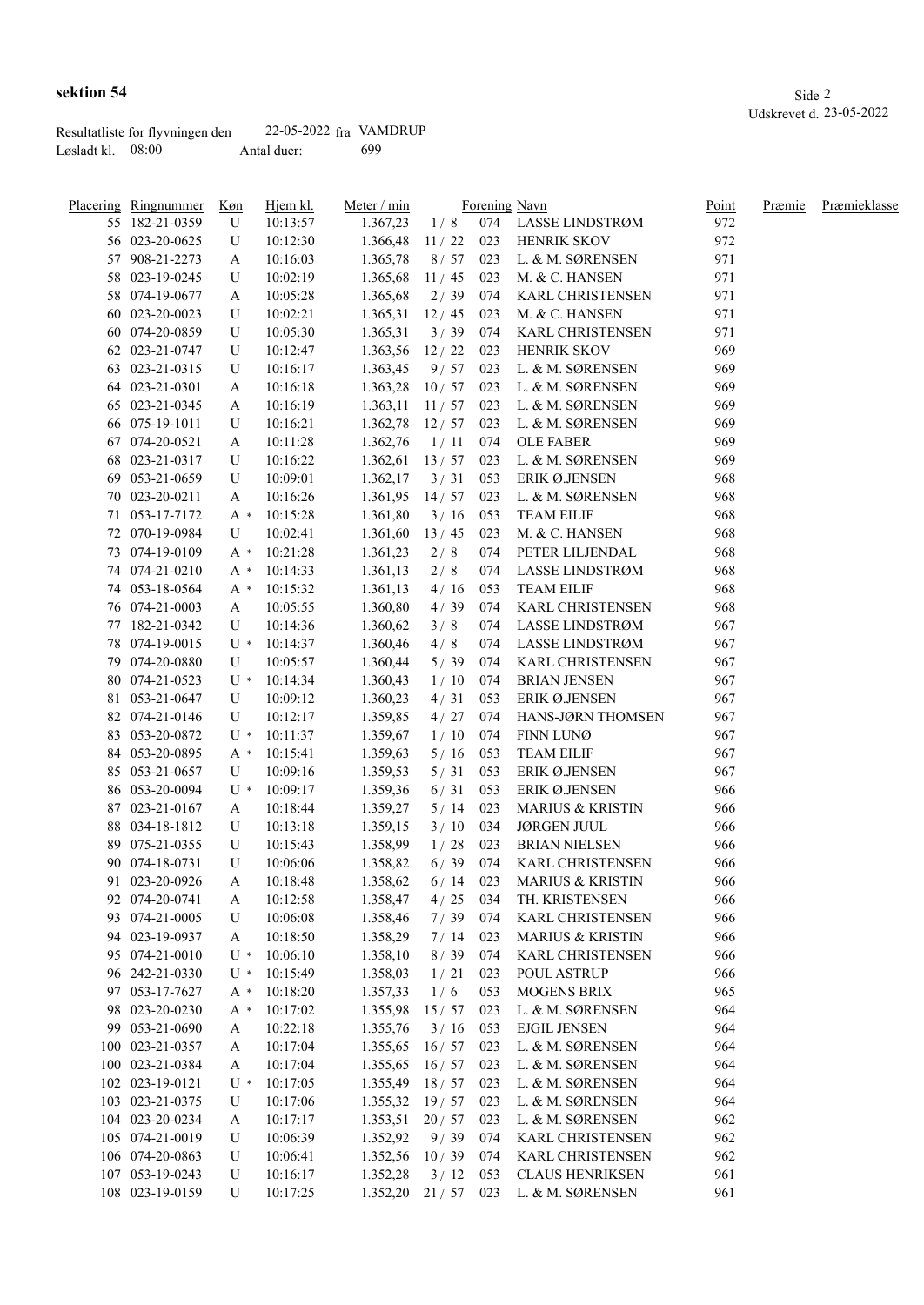| Placering Ringnummer | <u>Køn</u> | Hjem kl.       | Meter / min          |            |     | Forening Navn               | <u>Point</u> | Præmie | Præmieklasse |
|----------------------|------------|----------------|----------------------|------------|-----|-----------------------------|--------------|--------|--------------|
| 109 023-20-0945      | U          | 10:03:35       | 1.351,69             |            |     | 14 / 45 023 M. & C. HANSEN  | 961          |        |              |
| 110 023-20-0208      | U          | 10:17:31       | $1.351,22$ 22/57 023 |            |     | L. & M. SØRENSEN            | 961          |        |              |
| 111 084-19-0937      | A          | 10:17:32       | $1.351,05$ 23/57 023 |            |     | L. & M. SØRENSEN            | 961          |        |              |
| 112 023-20-0444      | U          | 10:16:33       | 1.350,70             | 2/28       | 023 | <b>BRIAN NIELSEN</b>        | 960          |        |              |
| 113 023-20-0941      | U          | 10:03:42       | 1.350,41             | 15/45      | 023 | M. & C. HANSEN              | 960          |        |              |
| 114 053-20-0485      | A *        | 10:19:03       | 1.350,33             | 2/6        | 053 | <b>MOGENS BRIX</b>          | 960          |        |              |
| 115 074-19-0667      | A          | 10:16:03       | 1.350,17             | 3/14       | 023 | <b>DION ESMANN</b>          | 960          |        |              |
| 116 053-16-7215      | A *        | 10:19:05       | 1.350,01             | 3/6        | 053 | <b>MOGENS BRIX</b>          | 960          |        |              |
| 117 250-21-6045      | U          | 10:08:43       | 1.349,34             | 1/15       | 034 | KLAUS POULSEN               | 959          |        |              |
| 118 023-20-0005      | A          | 10:03:49       | 1.349,14             | 16/45      | 023 | M. & C. HANSEN              | 959          |        |              |
| 119 034-18-1548      | A *        | 10:13:55       | 1.348,83             | 5/25       | 034 | TH. KRISTENSEN              | 959          |        |              |
| 120 023-20-0396      | A *        | 10:03:51       | 1.348,78             | 17/45      | 023 | M. & C. HANSEN              | 959          |        |              |
| 121 023-20-0429      |            | $A * 10:16:46$ | 1.348,56             | 3/28       | 023 | <b>BRIAN NIELSEN</b>        | 959          |        |              |
| 122 074-21-0650      | U          | 10:12:52       | 1.348,40             | 2/11       | 074 | <b>OLE FABER</b>            | 959          |        |              |
| 123 023-21-0155      |            | $U * 10:19:58$ | 1.347,29             | 8/14       | 023 | <b>MARIUS &amp; KRISTIN</b> | 958          |        |              |
| 124 034-18-1590      |            | $U * 10:14:05$ | 1.347,15             | 6/25       | 034 | TH. KRISTENSEN              | 958          |        |              |
| 125 074-21-0832      | A          | 10:22:59       | 1.346,79             | 3/8        | 074 | PETER LILJENDAL             | 958          |        |              |
| 126 240-21-0158      | $A^*$      | 10:15:58       | 1.346,21             | 1/12       | 074 | ANDERS THOMSEN              | 957          |        |              |
| 127 023-20-0953      | U          | 10:20:10       | 1.345,37             | 9/14       | 023 | <b>MARIUS &amp; KRISTIN</b> | 957          |        |              |
| 128 053-19-1016      | A          | 10:17:00       | 1.345,20             | 4/12       | 053 | <b>CLAUS HENRIKSEN</b>      | 956          |        |              |
| 129 023-21-0661      | U          | 10:16:05       | 1.344,94             | 1/14       | 053 | <b>KURT LAIER</b>           | 956          |        |              |
| 130 074-16-1116      | A *        | 10:13:15       | 1.344,52             | 3/11       | 074 | <b>OLE FABER</b>            | 956          |        |              |
| 131 000-18-3243      | U *        | 10:15:49       | 1.342,71             | 1/10       | 074 | <b>TORBEN ANDERSEN</b>      | 955          |        |              |
| 132 023-20-0944      | A          | 10:04:26       | 1.342,45             | 18/45      | 023 | M. & C. HANSEN              | 954          |        |              |
| 133 023-18-0525      | U          | 10:04:27       | 1.342,27             | 19/45      | 023 | M. & C. HANSEN              | 954          |        |              |
| 133 074-18-0815      | U *        | 10:14:01       | 1.342,27             | 5/27       | 074 | HANS-JØRN THOMSEN           | 954          |        |              |
| 135 074-19-0923      | U          | 10:14:02       | 1.342,10             | 6/27       | 074 | HANS-JØRN THOMSEN           | 954          |        |              |
| 136 901-20-4139      | U          | 10:04:28       | 1.342,09             | 20/45      | 023 | M. & C. HANSEN              | 954          |        |              |
| 137 074-17-0036      | A *        | 10:13:30       | 1.342,00             | 4/11       | 074 | <b>OLE FABER</b>            | 954          |        |              |
| 138 074-21-0181      | U          | 10:14:07       | 1.341,27             | 7/27       | 074 | HANS-JØRN THOMSEN           | 954          |        |              |
| 139 074-19-0368      | A          | 10:16:33       | 1.340,46             | 2/12       | 074 | ANDERS THOMSEN              | 953          |        |              |
| 140 074-20-0063      | U *        | 10:14:16       | 1.339,77             | 8/27       | 074 | HANS-JØRN THOMSEN           | 953          |        |              |
| 141 074-19-0118      | A *        | 10:23:45       | 1.339,60             | 4/8        | 074 | PETER LILJENDAL             | 952          |        |              |
| 142 074-21-0044      | A          | 10:07:57       | 1.339,17             | 11/39      | 074 | KARL CHRISTENSEN            | 952          |        |              |
| 143 053-20-0866      | U          | 10:13:38       | 1.339,15             | 2/10       | 074 | FINN LUNØ                   | 952          |        |              |
| 144 023-18-0458      | A          | 10:15:13       | 1.339,02             | 13/22      | 023 | <b>HENRIK SKOV</b>          | 952          |        |              |
| 145 053-20-0870      | U          | 10:13:41       | 1.338,65             | $3/10$ 074 |     | FINN LUNØ                   | 952          |        |              |
| 146 086-19-0110      |            | 10:14:24       | 1.338,44             | 9/27       | 074 | HANS-JØRN THOMSEN           | 952          |        |              |
| 147 023-19-0549      | A<br>U     | 10:15:19       | 1.338,03             | 14/22      | 023 | HENRIK SKOV                 | 951          |        |              |
| 148 074-21-0036      | U          | 10:14:27       | 1.337,94             | 10/27      | 074 | HANS-JØRN THOMSEN           | 951          |        |              |
| 149 074-20-0186      | U *        | 10:16:44       | 1.337,57             | 3/22       | 074 | <b>BRDR FOLKERSEN</b>       | 951          |        |              |
| 150 053-18-0893      | A *        | 10:26:03       | 1.337,37             | 1/9        | 053 | <b>EJNER PEDERSEN</b>       | 951          |        |              |
| 151 053-21-0530      | A          | 10:17:57       | 1.337,29             | 6/16       | 053 | <b>TEAM EILIF</b>           | 951          |        |              |
| 152 074-20-0677      | U          | 10:24:16       | 1.337,28             | 4/16       | 053 | <b>EJGIL JENSEN</b>         | 951          |        |              |
| 153 074-20-0745      | $U^*$      | 10:15:10       | 1.336,36             | 7/25       | 034 | TH. KRISTENSEN              | 950          |        |              |
| 154 053-20-0993      |            | 10:26:15       | 1.335,54             | 2/9        | 053 | <b>EJNER PEDERSEN</b>       | 950          |        |              |
| 155 224-19-2105      | A          | 10:18:07       | 1.335,38             |            | 023 | <b>BRIAN NIELSEN</b>        | 949          |        |              |
|                      | U          |                |                      | 4/28       |     |                             | 949          |        |              |
| 156 053-18-0886      | A *        | 10:26:18       | 1.335,09             | 3/9        | 053 | <b>EJNER PEDERSEN</b>       | 949          |        |              |
| 157 023-20-0423      | A          | 10:18:12       | 1.334,57             | 5/28       | 023 | <b>BRIAN NIELSEN</b>        |              |        |              |
| 158 053-18-1218      | $A^*$      | 10:11:43       | 1.334,24             | 7/31       | 053 | ERIK Ø.JENSEN               | 949          |        |              |
| 159 237-21-0332      | A          | 10:11:44       | 1.334,07             | 8/31       | 053 | ERIK Ø.JENSEN               | 948          |        |              |
| 160 156-21-0502      | A          | 10:19:19       | 1.333,76             | 24/57      | 023 | L. & M. SØRENSEN            | 948          |        |              |
| 161 053-17-8374      | A          | 10:18:13       | 1.333,36             | 5/12       | 053 | <b>CLAUS HENRIKSEN</b>      | 948          |        |              |
| 162 074-17-0390      | A          | 10:17:18       | 1.333,23             | 1/9        | 074 | <b>CARSTEN PEDERSEN</b>     | 948          |        |              |